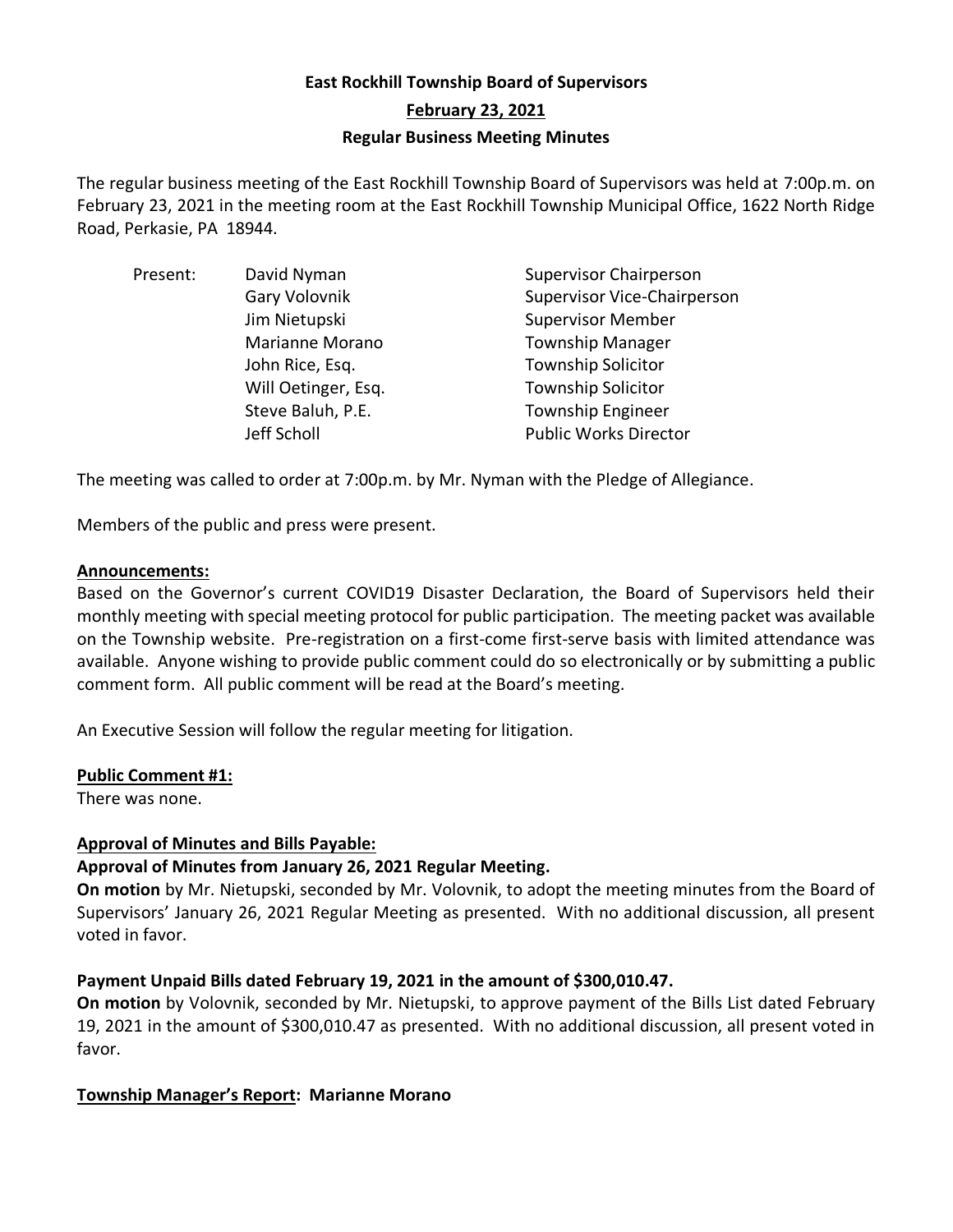East Rockhill Township Board of Supervisors February 23, 2021 Minutes P a g e | 2 of 4

**Zoning Hearing Application Peace Tohickon Lutheran Church for 100 Old Bethlehem Road**. A zoning hearing application has been received proposing an outdoor pavilion seeking a variance to permit an increase of 0.7% impervious surface on a property with current non-conforming 21.8% impervious surface increasing the total impervious surface on the property to 22.5%. The property is located in the AP Agricultural Preservation Zoning District which requires 10% impervious surface.

Correspondence was provided to the Board from Michael Cygan, Council Vice-President of Peace-Tohickon Evangelical Lutheran Church. Mr. Cygan and Mr. Kapusta were present to answer any questions.

Mr. Nietupski questioned if neighbors had been contacted for any concerns. Yes, they had no concerns. **On motion** by Mr. Nietupski, seconded by Mr. Volovnik, to not take a position on the application. With no additional discussion, all present voted in favor.

**Planning Commission Members.** Mr. Aaron Teel and Mr. Colin Monahan were recommended by the Planning Commission and present to introduce themselves as candidatesfor the two Planning Commission vacancy positions. The volunteer applications were provided to the Board.

**On motion** by Mr. Nietupski, seconded by Mr. Volovnik, to appoint Aaron Teel and Mr. Colin Monahan as Planning Commission members for 4-year terms with the first term ending December 31, 2024. With no additional discussion, all present voted in favor.

**Recycling Mandates.** A draft letter was presented to the Board for Chairperson signature to State Legislator Steven Santarsiero regarding the financial burden Act 101 Municipal Waste Planning, Recycling and Waste Reduction mandates burdens residents as it relates to China's 2018 ban on certain types of recyclable materials.

**On motion** by Mr. Volovnik, seconded by Mr. Nietupski, to authorize Chairperson signature on the letter relating to recycling mandates as presented. With no additional discussion, all present voted in favor.

**Street Tree Removal Request 2 Greenleaf Circle, Perkasie.** A request for the removal of a healthy street tree has been received for 2 Greenleaf Circle which has resulted in the sidewalk lifting over two inches. **On motion** by Mr. Nietupski, seconded by Mr. Volovnik, to approve the removal of street tree at 2 Greenleaf Circle contingent on the property owner replacing the sidewalk within six months of tree removal. With no additional discussion, all present voted in favor.

## **A snow emergency was declared on February 1, 2021 12:01am to February 2, 2021 6:00pm and on February 18, 2021 6:00am to February 19, 2021 6:00am.**

**On motion** by Mr. Volovnik, seconded by Mr. Nietupski, to approve the Township Manager Report. With no additional discussion, all present voted in favor.

## **Public Works Report: Jeff Scholl**

Mr. Scholl updated the Board on Public Works activities as of February 19, 2021. The report is on file.

**On motion** by Mr. Nietupski, seconded by Mr. Volovnik, to approve the Township Public Works Report. With no additional discussion, all present voted in favor.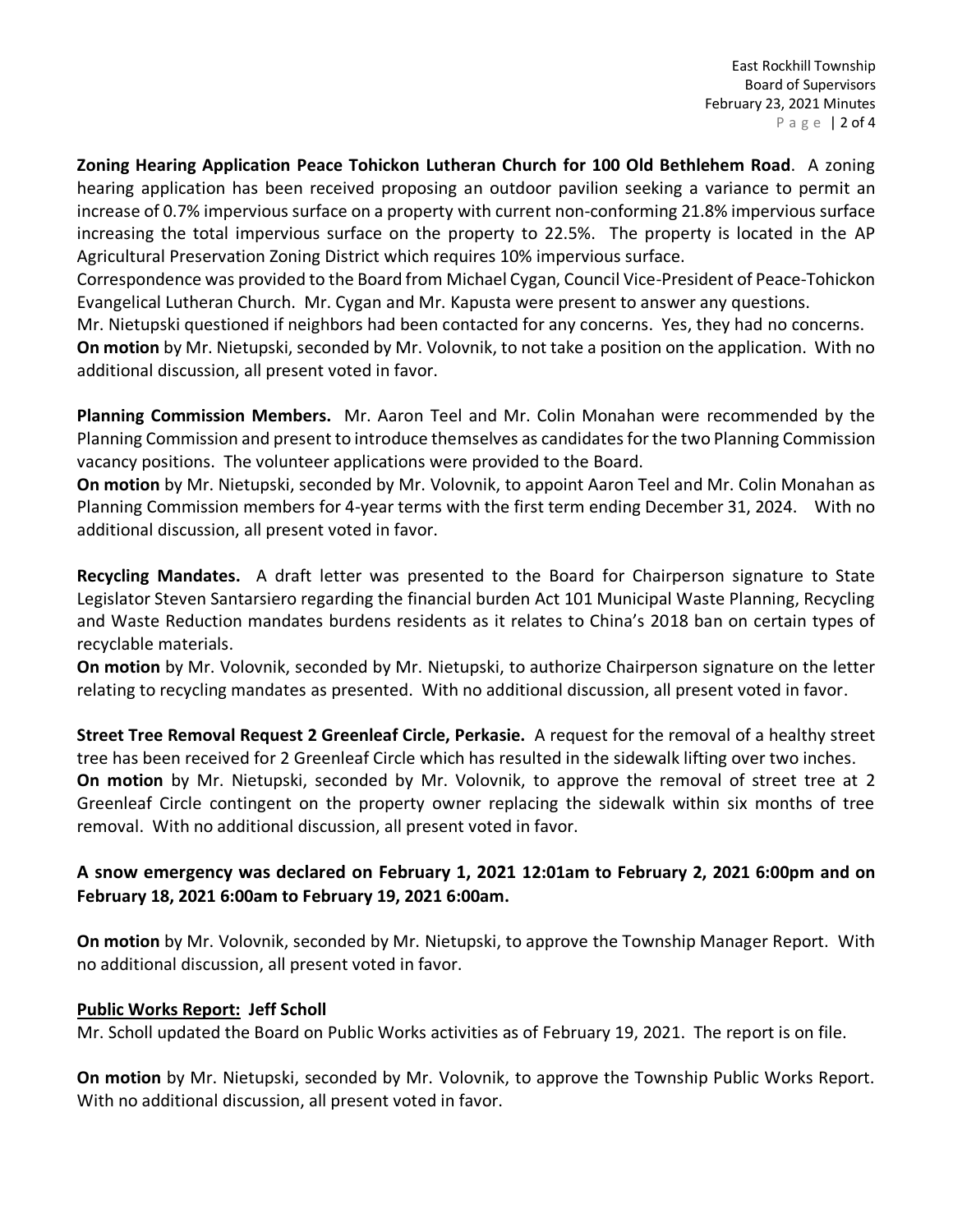#### **Township Engineer Report: Steve Baluh, P.E.**

**Municipal Office Addition / Renovation Update.** Mr. Baluh updated the Board, stating plumbing work was substantially complete; electric work was substantially complete except for a light fixture to be installed; mechanical work was to take place next week per the mechanical engineer findings and general contractor work was substantially complete with the exception of warranty documentation was pending. Mr. Baluh and Mrs. Morano have a punch list that will be finalized by February 26, 2021 should the Board have any items of concern to add. Mr. Baluh cited the amount to be retained as documented on the unpaid bills list.

**On motion** by Mr. Nietupski, seconded by Mr. Volovnik, to authorize the project substantially complete pending Mr. Baluh's and Mrs. Morano's approval and receiving all required documentation as presented. With no additional discussion, all present voted in favor.

**On motion** by Mr. Volovnik, seconded by Mr. Nietupski, ratifying the electrical change orders for hand driers, relocation of switch and thermostat and a 3-way switch in the total amount of \$2,753.00 as presented. With no additional discussion, all present voted in favor.

Mr. Nyman thanked Mr. Baluh for his efforts overseeing the Municipal Building project.

#### **Release of Escrow Vouchers.**

**On motion** by Mr. Volovnik, seconded by Mr. Nietupski**,** to approve the Woods Edge Subdivision Voucher Number 20 dated February 15, 2021 payable to Wynn Associates in the amount of \$772.99 for construction observation and administration and Woods Edge Subdivision Voucher Number 21 dated February 15, 2021 payable to Lynn Builders LLC in the amount of \$14,454.71 for reduction to 15% maintenance as presented. With no additional discussion, all present voted in favor.

**On motion** by Mr. Nietupski, seconded by Mr. Volovnik, to accept the Township Engineer's report. With no additional discussion, all present voted in favor.

#### **Township Solicitor Report: John Rice, Esq.**

There was none.

Mr. Rice announced two items for executive session regarding litigation.

**On motion** by Mr. Volovnik, seconded by Mr. Nietupski, to accept the Township Solicitor's report. With no additional discussion, all present voted in favor.

#### **Board and Commission Reports**

### **Planning Commission: David Nyman**

Mr. Nyman shared highlights of the February 11, 2021 meeting. The agenda and draft minutes were provided to the Board.

Mr. Nietupski stated the proposed width of road on the Weider Tract did not allow parking on both sides of the street and a wider road should be considered.

### **Pennridge Regional Police Department: Gary Volovnik**